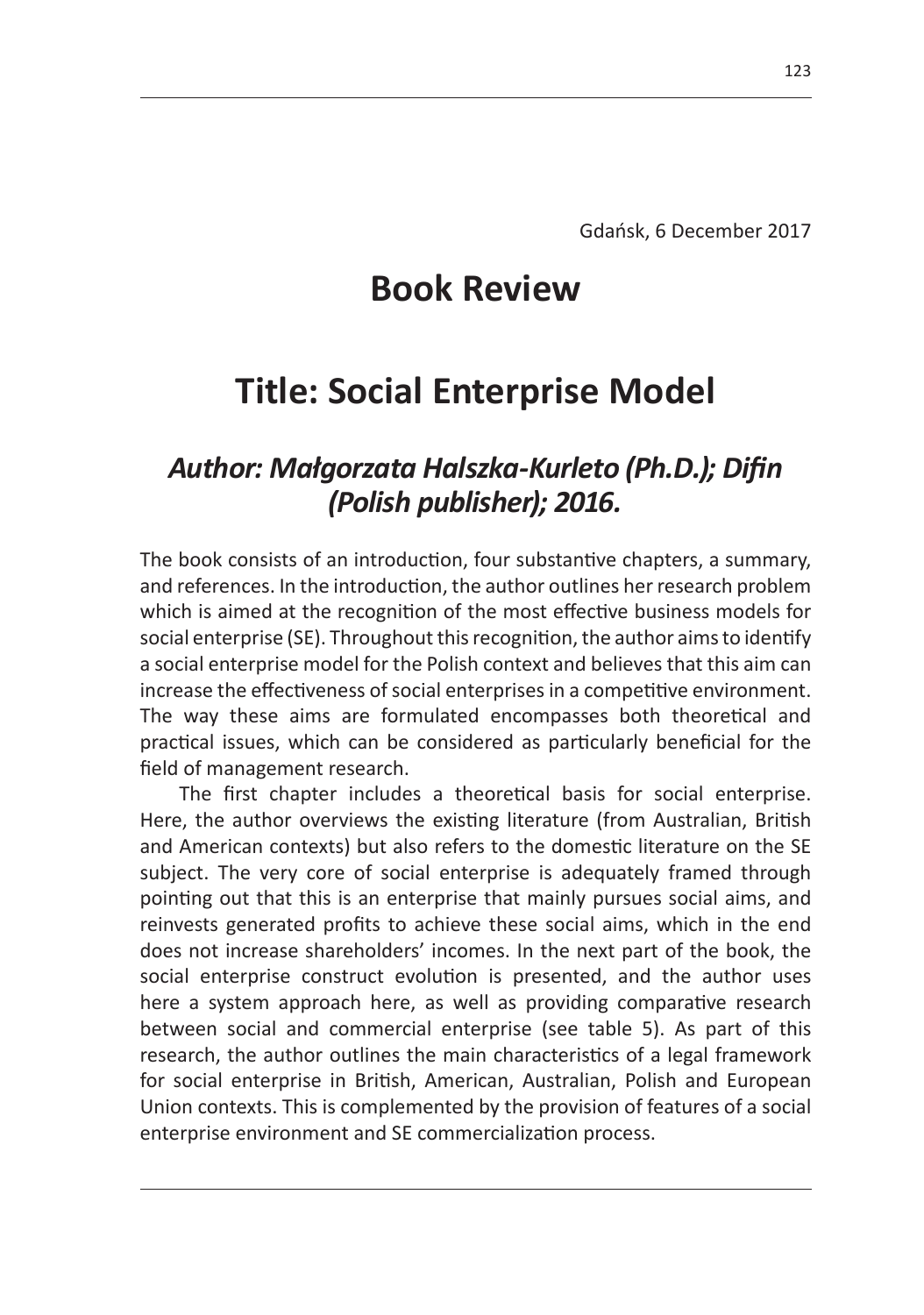What should be acknowledged as a particularly valuable achievement in Chapter 1 is a clear formulation of definition and attributes of a theoretical social enterprise model. The essence of social enterprise is the realization of social mission and achievement of related social goals thanks to received revenues and other streams from SE activity as well as donors. In the discussed theoretical model of social enterprise, the author includes social goals, moderating variable, outcome variable, particular social enterprise attributes, structure, innovation, as well as economic goals (Figure 4).

In the next chapter, the author considers how different models: business, processual, marketing and financial support; can be applied in designing the model for a social enterprise. This model outlines how: a) SE operates in the market, b) SE designs customer and beneficiary relationships, c) SE generates surplus from business activity, and d) SE captures the value offered to customers and beneficiaries. In the model, the following components are included: key partners, key resources and key relationships with clients (and beneficiaries). The driving forces for social enterprise are individual social entrepreneur features, human resources, and innovations. Among the innovations process, product and organizational innovations deserve particular emphasis. For the purpose of her research, the author proposes eight business models: fundraising-entrepreneurial, intermediary, support, complex, philanthropy, and patented.

The theoretical research presented in chapter two is very clear. Among the weaknesses of this effort, the application of Business Model Canvas (BMC) proposed by A. Osterwalder and Y. Pigneur without any earlier critical discussion should be highlighted.

BMC is characterized by too many components. The argumentation for this view is as follows:

- Customer segments, customer relationships, value proposition are, actually, one component of a business model that encompasses value proposition and generation for the client,
- Income streams and cost structure refer to the mechanism of capturing the value by the enterprise, and this value is only an economic one (whereas in business other value types are also generated – emotional, technical ones)
- Key resources and key partners are, in fact, only one business model component
- Channel(s) for value proposition can be considered as a separate business model component.

Such aggregation of components shows that a business model is constituted by only four main elements, and some of the existing ones are too broad. This analysis also helps to conclude that the discussed business models have some flaws, as it does not include any competition-related and risk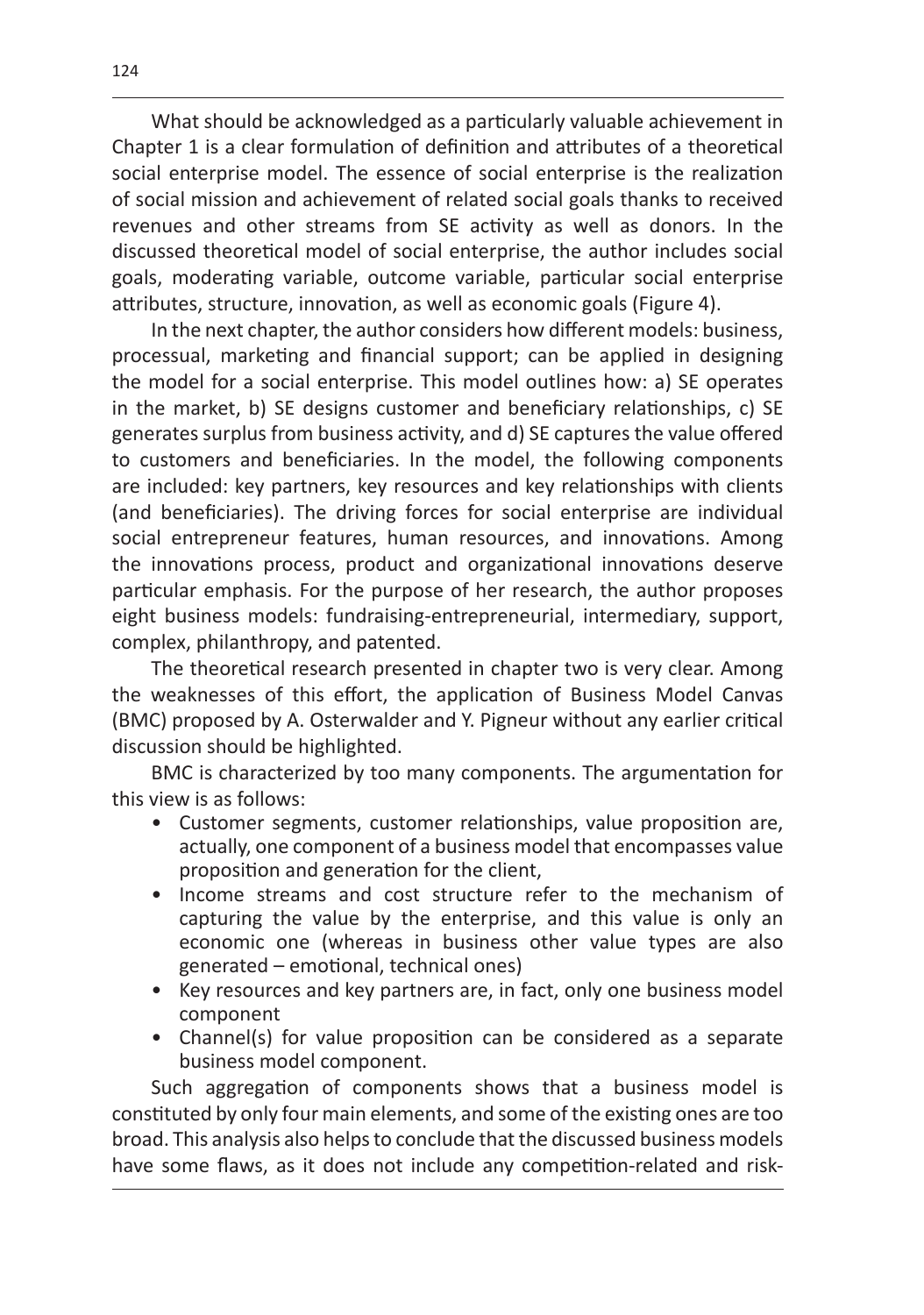related components. Nowadays, it is common knowledge that competition is a key activity in every enterprise. Therefore exclusion of competition in a business model should be considered as a significant flaw. It is also important, that the authors of a business model (canvas) do not recognize relations between individual components and with the environment.

The setting of a Polish social enterprise model is discussed in Chapter 3. Different social enterprise models throughout the EU are presented here. The social enterprise models from EU, the UK, and the USA are compared. Emerging differences in existing solutions are proposed together with flexicurity. The Danish 'golden triangle' on flexicurity is a configuration of a flexible job market, a generous social welfare system and active policies in the job market. The qualitative research results that are presented are backed up by quantitative data on social enterprise operations.

As a summary, the idea: *"The end of charity: time for social enterprise"*  [N. Frances, 2008] is referred to. Also, the author posits that the Polish social enterprise model is represented by different local hybrid forms of social activity.

The results of empirical research are presented in the last chapter. The main task of this research was to validate the applicability of the theoretical propositions on how a business model can be used in a social enterprise description. The research objectives are put forward to meet cognitive, methodological as well as utilitarian purposes. A research social enterprise model in Poland is introduced here (Figure 10). This model includes environment, social enterprise (organizational and legal form, business model and economic activity type), effectiveness (social and economic). The Figure is accompanied by the relevant hypotheses, which leads to understanding them in a better way.

According to Polish Statistical Office data from 2014, the population in the author's study encompassed more than 134234 enterprises, and 899 social enterprises were randomly selected from this population. In the end, the response rate equaled 79.87% meaning that 718 social enterprises participated in the research. The questionnaire designed by the author helped to gather respondents' opinions about the research problem. Respondents were asked about legal-organizational form, business model, statutory goals, type of activity, economic and statutory activities, employment size, scope of statutory activity, and financial situation.

The results show that among social enterprises there is a diversity of economic activity, their financial condition is poor, their organization is weak, and a fundraising-entrepreneurial model is the most common one. It is also possible for a social enterprise, to implement more than one business model at a time.